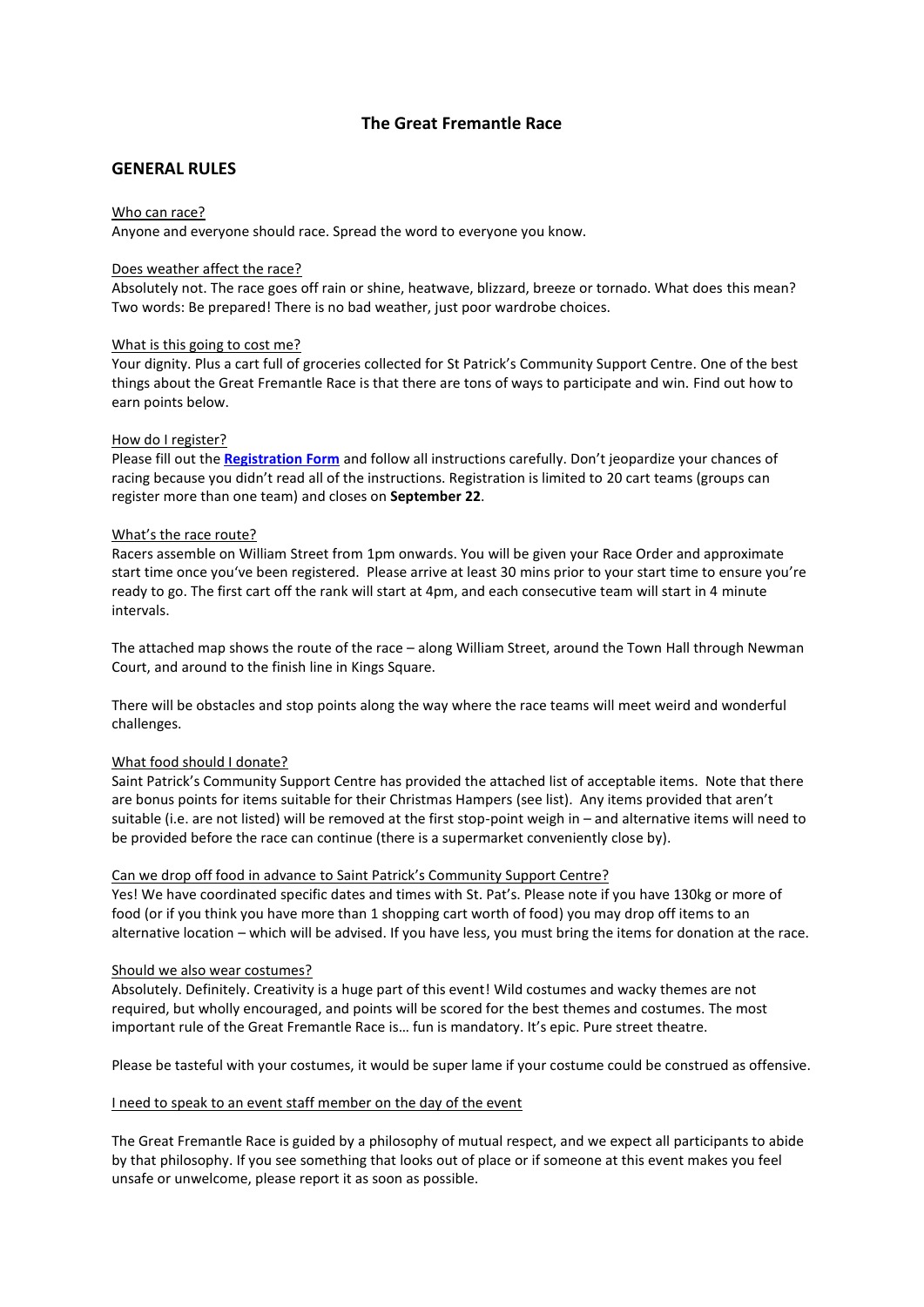City of Fremantle Organisers will be on-site throughout the event and can be identified by their festival t-shirts. Feel free to tap a Race Volunteer (e.g. a Stop Point Manager or Race Marshall) on the shoulder if you need any help. If you want to make a report or give feedback online during the event, you may do so via fremantlefestival.com.au/contact. We will do our best to investigate all reports and take whatever action may be required.

Anyone who violates the philosophy of this event and makes others feel unsafe or unwelcome reduces the value of this event for all who participate. We really want you to have fun at the Great Fremantle Race. People like you make this day awesome. We're glad you're here.

# **RACING RULES**

### General Team Rules

- The core cart team is restricted to 5 people. The carts must be pulled doggie-sled style: four people in front with ropes pulling the cart (the Crew), and one person running behind the cart steering: **The Captain**. It is advisable for schools that the Captain is a responsible adult. The crew will be made up of the following roles – **The Navigator**, **The Quartermaster**, **The Surgeon** and **The Gunner**. This configuration represents the theoretically ideal power-to-steerage ratio of 4:1, and must be observed at all times.
- Crews and Captains are free to trade off at the stop points. All team members must finish together no stray Skallywags! There will be marshalls along the route to ensure proper form, function, and of course, safety.
- In addition to the Captain and the Crew, each group will need a band of **Roving Minstrels** to accompany them around the course. Points will be allocated for the best music in the course.
- Finally the Captain, Crew and Minstrels can be also accompanied by a cheer squad known as "**The Scaly Mates**". There is no limit to the number of Scaly Mates – and points will be awarded to the best Scaly Mates crew.
- No assisted movement other than your own feet (sorry roller derby crew we still love you).
- You must respect all local laws and ordinances, including those governing traffic, littering, dumping, alcohol consumption, and theft, for example.

#### Can we try to prevent other teams from winning? No.

Can I SABOTAGE other teams? No.

### The Great Fremantle Race is a food drive — 35kg per cart is required!

In addition to being an outstandingly fun time, The Great Fremantle Race is first and foremost a food drive. Your team must show up with 35kg of food or more to race in the Great Fremantle Race.

### Who has the final say?

The judges have final say over all the points earned, prizes and winners. This is complete and final. Judges have sole discretion over all points awarded or deducted, prizes awarded, which prizes are being awarded, race rules, all laws of physics, what time it is, and what happened in the past, all of which are subject to change without notice. See details of how points are allocated below.

### What are the Prizes?

\$500 prizes allocated to the top 4 points earners.

### When are the winners announced?

Racers will be judged on the day – and winners will be announced before 6:30pm on the main stage in front of the Fremantle Town Hall.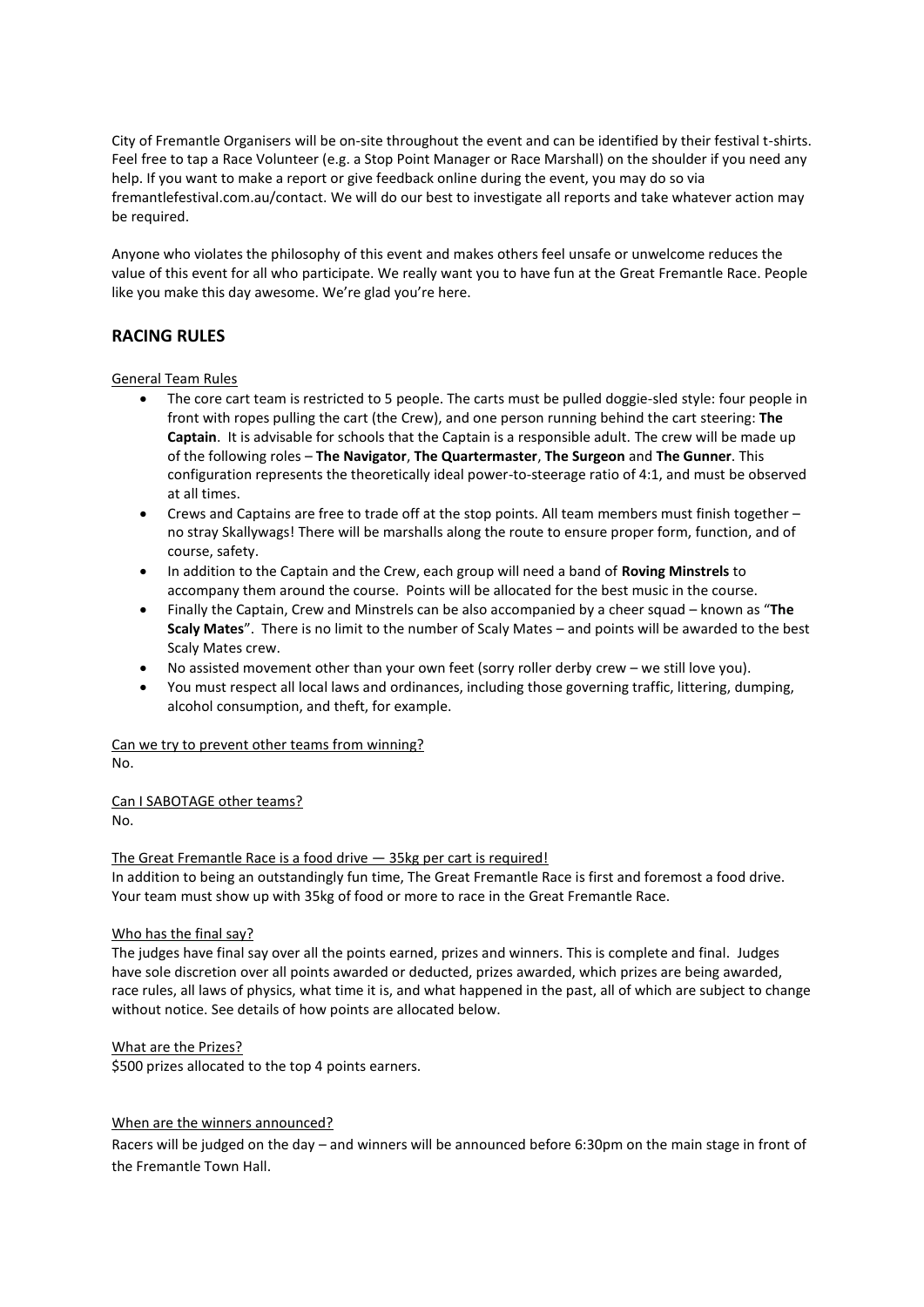### Stop-points & Obstacles

Each team must complete the race route as shown on the route map. When you arrive at each stop point check in with the cart wrangler. They will explain the challenge to you. You will need to complete this challenge before moving on – and the clock will be ticking the whole time!

There are Obstacles and Stop points along the route are as follows:

- **Stop point #1 – The Weigh-in** The Quartermaster's Challenge weigh your groceries as fast as possible – you need 35kg of valid groceries to continue. The Saint Patrick's Scrutinizer will be watching! (get bonus points for hamper items!)
- **The Obstacle Course** The Captain and the Navigator's Challenge a series of physical challenges the cart must be navigated through. The Captain is only allowed to push – and all other crew members can only pull – i.e. No reversing!
- **Stop point #2 – The Surgeon's Challenge** This could get messy.
- **Stop point #3 – The Dunk Tank** The Gunner's Challenge must hit the target with a tennis ball launcher to dunk a Local Fremantle Celebrity.
- **The Finish line Slo-Mo** the last 10 metres of the race will need to be conducted in slow motion. This is also where the judges will judge the merit of costumes, cart decoration and music. Points will also be allocated to the best Slo-Mo.

## Cart

Does my team need to bring its own shopping cart?

Yes you can – however some carts are being sourced that can be provided on loan. These carts will need to be returned in the same condition as they are provided – completely stripped of decoration/artwork.

## Modifying and Decorating your Cart

There are some rules — kind of like stock car racing. The following rules apply to all carts:

- All designs must be made with full regard to both safety and all relevant civil, criminal, and physical laws.
- All four "crew members" must pull the cart with ropes of some sort.
- You are not permitted to ride on your cart.
- Your shopping cart cannot be motorized, nor can you use any type of bike/pedal structure for propulsion.
- Your shopping cart must roll on at least 4 normal cart-sized rubber caster wheels.

The following rules apply participant owned carts:

 You can also chop up the cart and rearrange the pieces — but they all have to be attached somewhere else on the cart. All original pieces must be accounted for.

## Maritime Day – November 4– Pre-judging

The City of Fremantle will have a display area available for Race Carts at the Fremantle Port Maritime Day Celebration on November 4 (the day before the Race). You can find more information here <http://www.fremantleports.com.au/Community/Pages/Maritime-Careers.aspx>

You are welcome bring your cart in to be displayed in all its glory at this event – where it will also have the opportunity (and possible advantage) to be pre-judged prior to the actual race day. Please indicate whether you would like to take up this option on your registration form.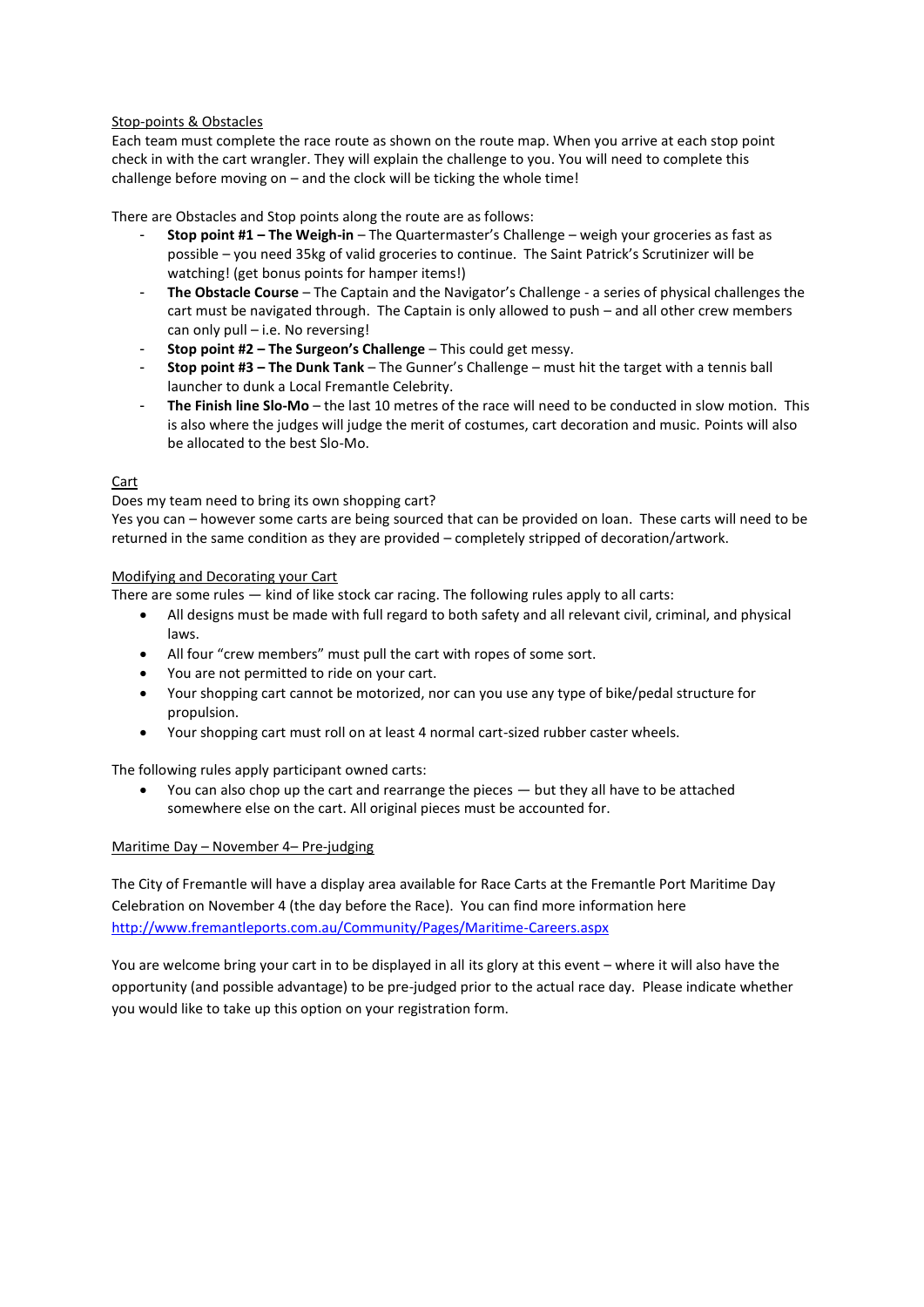# **ST PATRICK'S COMMUNITY SUPPORT CENTRE**

# **DONATION LIST**

- Flours plain and self-raising
- Powdered stocks beef, chicken and vegetable
- Coffee
- Tea
- Hot chocolate
- Powdered gravy
- Evaporated milk
- Long life milk
- Powdered milk
- Gravy mix
- Tins of baked beans, spaghetti
- Dried Pasta all kinds
- Sugar
- Tinned fruit and vegetables (potatoes, peas, carrots, corn)
- Tinned soups
- Tinned tomatoes
- Tinned tuna
- Passata
- Long life custard

# **Other items**

- Thongs
- Deodorant (mens or unisex)
- Socks
- Men's undies (all sizes)
- Shampoo
- Soap
- Toothpaste and tooth brushes
- Towels (used are fine)
- Sleeping bags (used are fine)
- Hats
- Sunscreen
- Combs

# **Christmas Hamper Items** (For bonus points!)

- Cans of Peas
- Cans of Beetroot
- Cans of whole baby potatoes
- Gravox Gravy
- Foster & Clarks long life vanilla custard
- Plumrose tinned ham
- Tin of Salmon
- Pack of Shortbread
- Aunt Bettys Steamy Puddings (any flavour)
- Soft Drink cans